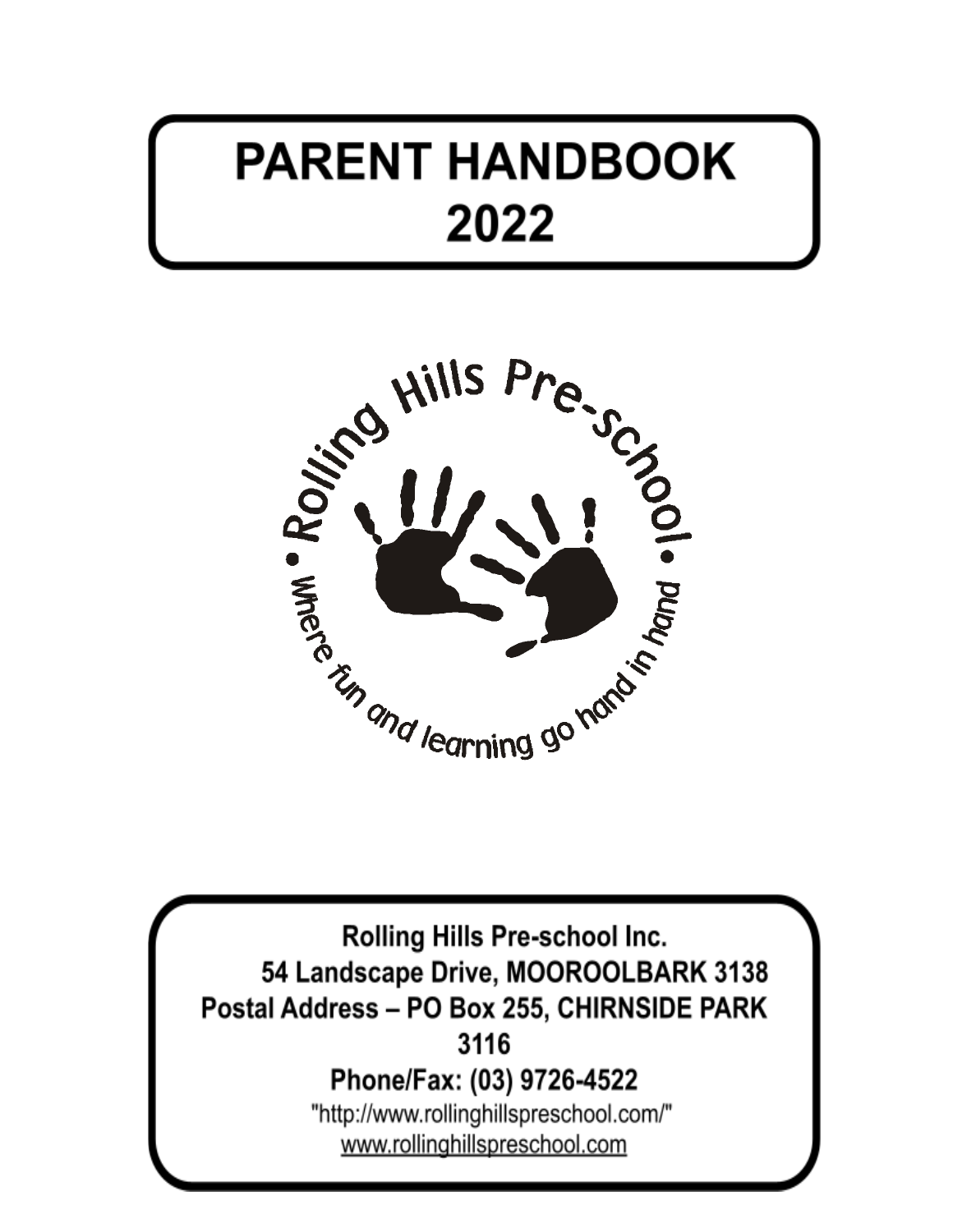# TABLE OF CONTENTS



| Welcome<br>3<br>About Us<br>3<br>Committee of Management (COM)<br>3<br>Mission Statement and Our Philosophy<br>4<br>5<br><b>Dates and Session Times:</b><br>Dates and Session Times<br>Pre-school Term Dates<br><b>Weekly Session Times</b><br>Late Pick Up<br>Fees<br>Payment dates for attendance |
|-----------------------------------------------------------------------------------------------------------------------------------------------------------------------------------------------------------------------------------------------------------------------------------------------------|
|                                                                                                                                                                                                                                                                                                     |
|                                                                                                                                                                                                                                                                                                     |
|                                                                                                                                                                                                                                                                                                     |
|                                                                                                                                                                                                                                                                                                     |
|                                                                                                                                                                                                                                                                                                     |
|                                                                                                                                                                                                                                                                                                     |
|                                                                                                                                                                                                                                                                                                     |
|                                                                                                                                                                                                                                                                                                     |
|                                                                                                                                                                                                                                                                                                     |
|                                                                                                                                                                                                                                                                                                     |
|                                                                                                                                                                                                                                                                                                     |
| Sprout, 3 and 4 Year old Fees                                                                                                                                                                                                                                                                       |
| <b>General Information:</b>                                                                                                                                                                                                                                                                         |
| Arrival and departure procedure<br>8                                                                                                                                                                                                                                                                |
| Attendance book (signing in and out)<br>8                                                                                                                                                                                                                                                           |
| Clothing and footwear<br>9                                                                                                                                                                                                                                                                          |
| Drink and fruit<br>9                                                                                                                                                                                                                                                                                |
| 9<br>Kinder Bag                                                                                                                                                                                                                                                                                     |
| 10<br>Kinder Duty                                                                                                                                                                                                                                                                                   |
| 11<br><b>Health and Safety</b>                                                                                                                                                                                                                                                                      |
| $11 - 12$<br>Minimum period for exclusion for infectious diseases (Department of Health)                                                                                                                                                                                                            |
| 13<br>Keeping you informed                                                                                                                                                                                                                                                                          |
| 13<br><b>Emergency Management Plan (Display)</b>                                                                                                                                                                                                                                                    |
| <b>Parent Feedback</b><br>13                                                                                                                                                                                                                                                                        |
| <b>Parent Volunteers</b><br>14                                                                                                                                                                                                                                                                      |
| 14<br><b>Working Bees</b>                                                                                                                                                                                                                                                                           |
| Fundraising<br>14                                                                                                                                                                                                                                                                                   |
| 14<br>Educators                                                                                                                                                                                                                                                                                     |
| Queries<br>15                                                                                                                                                                                                                                                                                       |
| 15<br>Complaints                                                                                                                                                                                                                                                                                    |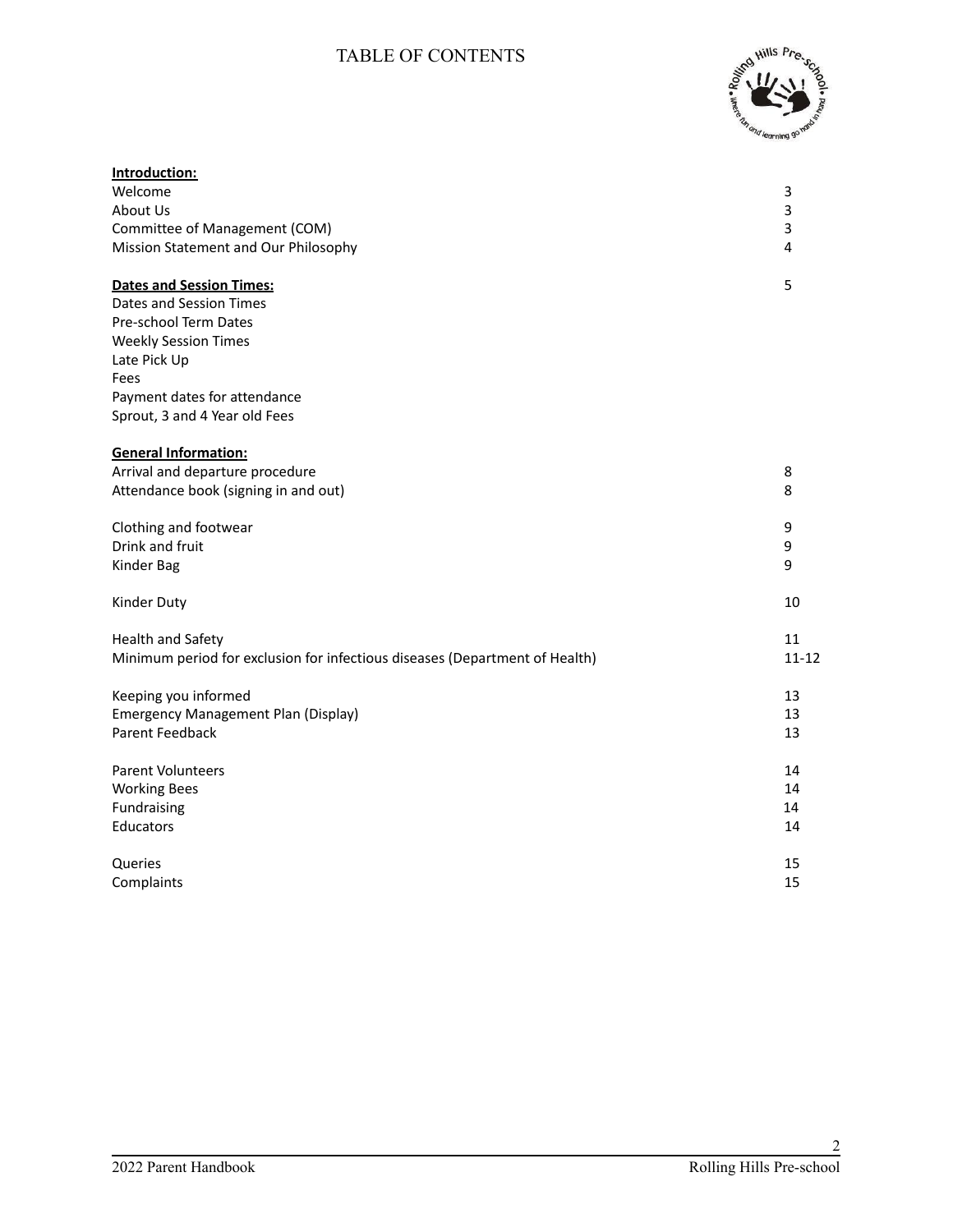#### **WELCOME:**

We would like to take this opportunity to welcome you all to Rolling Hills Pre-school and hope that your time here is enjoyable and meets your expectations. We would appreciate it if you could take a few minutes to read through this handbook. We realise that for some families this is the first time they have had any experience in kindergartens and this can be a bit daunting. We have put together the following information alongside our Policy Document (which can be accessed at our website – **[www.rollinghillspreschool.com](http://www.rollinghillspreschool.squarespace.com/)**) to ensure you gain as much information as possible before you begin.

#### **On your child's first orientation day please ensure you bring all the required documents that you will recieve in your information pack on AGM night.**

#### **ABOUT US:**

Rolling Hills Pre-school has been delivering Early Childhood Education Programs since 1986. We are registered with the Department of Education and Training (DET) and are governed by the Education and Care Services National Regulations 2011. A Committee of Management, made up of parents who are elected annually at the Annual General Meeting, runs Rolling Hills Pre-school. The Committee is responsible for the overall function of the Pre-school as a small business including finances, staffing and maintenance. Rolling Hills Pre-school is an incorporated body and must also operate within the regulations set down by the Office of Fair Trade and Business.

We currently offer 1 group of 3 year olds (Red) and two groups of 4 year olds (Blue and Green) each containing up to 22 children.

#### **Sprouts toddler group:**

We introduced a new toddler program "Sprouts" in 2014. Children from 24 months and over are welcome and encouraged to participate. A parent or carer must stay for this program. It is the perfect opportunity to enjoy some special time interacting with your child in a range of activities, which will be run by a trained educator. We hope this introduction to "kinder life" will make transition into 3 year old kinder much easier on your child and yourself. Due to constraints on numbers only siblings in prams will be allowed to co-attend.

#### **COMMITTEE OF MANAGEMENT (COM):**

A volunteer Parent Management Committee runs Rolling Hills Pre-school and unfortunately without a Committee the Pre-school will close down. Being part of the Committee enables parents to be involved in the planning and decision making process of the Pre-school and ensures that their child receives the highest quality care and education. Any parent may nominate for a position on the Management Committee at the Annual General Meeting (AGM). Nominations can be received prior to the date. In the case of more nominations than positions vacant, an election will be held at the Annual General Meeting.

We employ the services of a Bookkeeper, Kinderbooks and in 2012 Tracey Berimann the owner of Kinderbooks was appointed in an ongoing position by the COM as a Business Administrator / Staff Liaison Officer. This allows Tracey to work with the COM and Staff and ensure continuity of Committee hand overs and ensure current practices and procedures are maintained from year to year.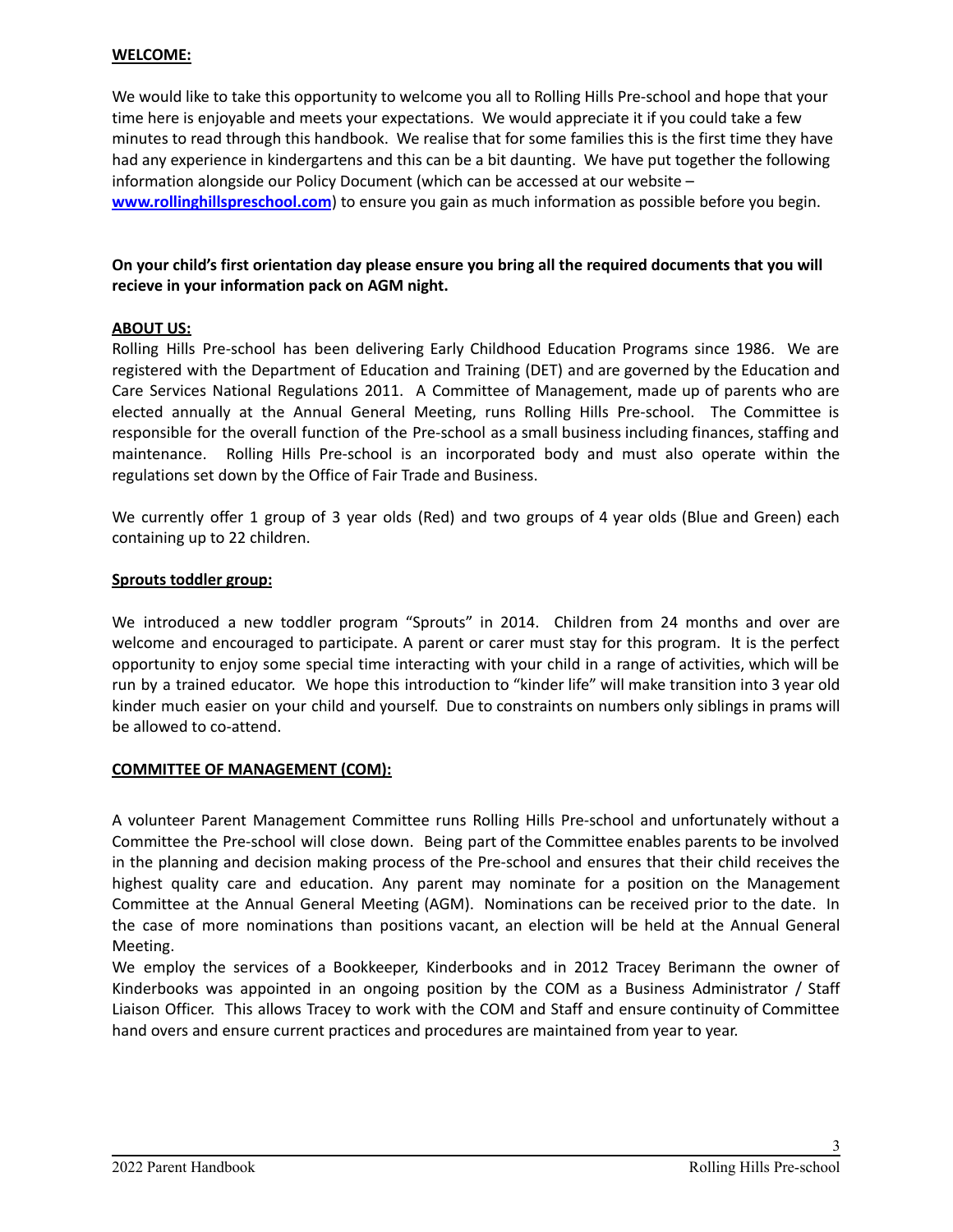# **OUR MISSION STATEMENT:**

Our mission is to provide high quality education, to nurture and empower all children, families and the wider community.

# **OUR PHILOSOSPHY:**

*We believe children learn best through play; and experiences based on their individual interests and needs.*

*Our educators encourage, support and foster each child to reach their full potential.*

*Our pre-school environment is inclusive and accepting of all children and families.*

*We endeavour to encourage family participation and community involvement to build a connection with the wider world.*

*Our educators recognise that learning is a journey and are committed to ongoing professional growth.*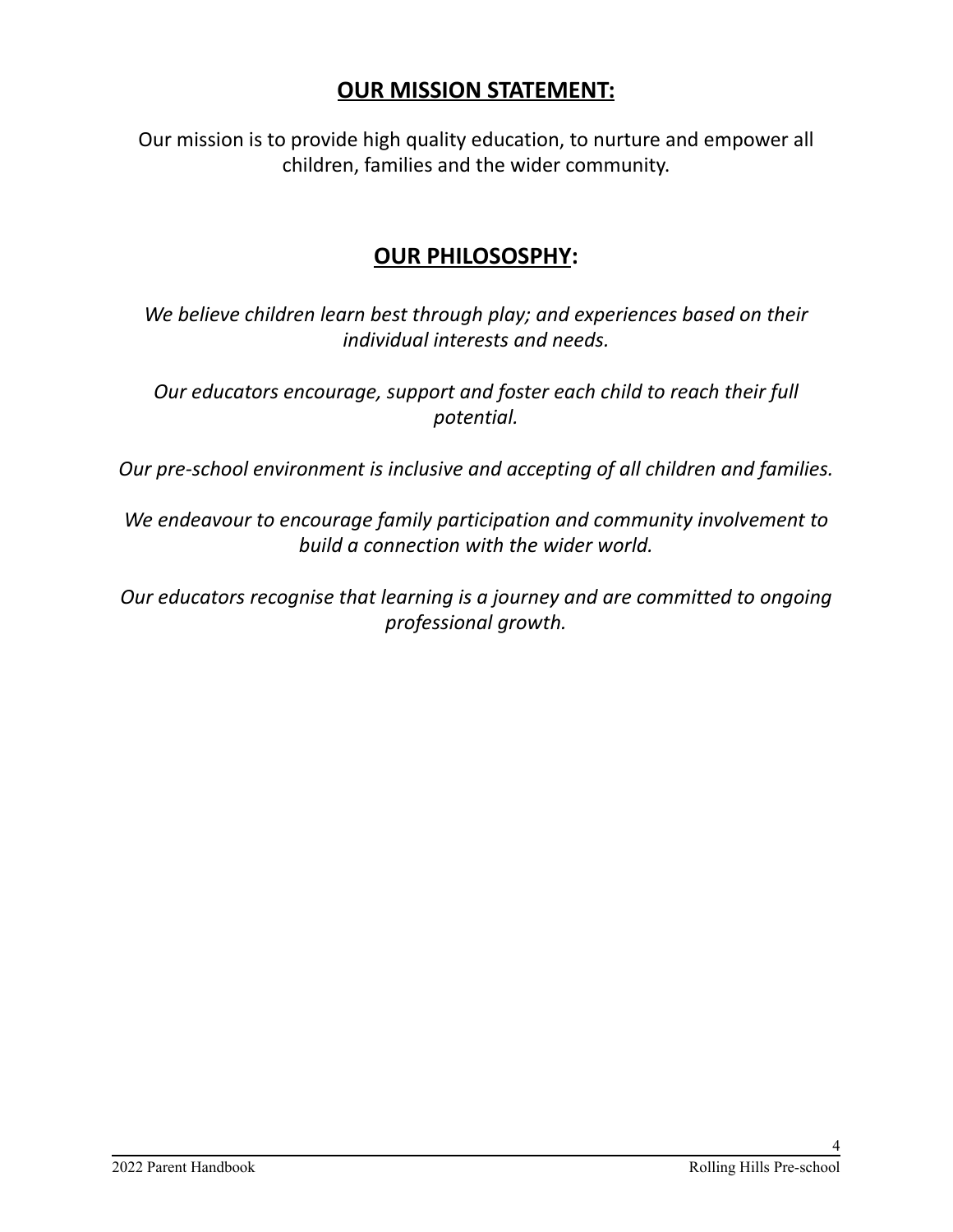#### **DATES AND SESSION TIMES:**

#### **Pre-school Term Dates:**

**Term 1** 01/2/22 –8/4/22 – Please check orientation information regarding session times.

**Term 2** 26/4/22 – 24/6/22

**Term 3** 11/7/22 – 16/9/22

**Term 4** 3/10/22 – 20/12/22

The Kindergarten will be **closed** on all public holidays, educators in-service days and if deemed necessary by the teacher and the Management Committee.

#### **Weekly Session Times:**

|    | <b>MONDAY</b> | <b>TUESDAY</b>                  | WEDNESDAY  | <b>THURSDAY</b>                    | <b>FRIDAY</b> |
|----|---------------|---------------------------------|------------|------------------------------------|---------------|
| AM | Blue (4yo)    | Green (4yo)<br>8:30             | Blue (4yo) | Red (3yo)<br>8:15                  | Green (4yo)   |
|    | 8:30          | to<br>12:30                     | 8:30       | to<br>11:15                        | 8:30          |
|    | to            |                                 | to         |                                    | to            |
| PM | 4:00          | Red (3yo)<br>1:15<br>to<br>4:15 | 4:00       | Green (4yo)<br>12:00<br>to<br>4:30 | 3:00          |
|    |               | <b>Sprouts</b>                  |            |                                    |               |
|    |               | At MCHC<br>(Next door)          |            |                                    |               |
|    |               | 8.30 to 10                      |            |                                    |               |

*Parents/Caregivers are reminded that strict session times apply at kinder. Punctual arrival and pick up of children is expected. If unforeseen circumstances occur and late pick up is inevitable, please contact the kinder immediately so that your child can be reassured you are on your way.*

Clear procedures for late pick up are identified in the 'Delivery and Collection of Children policy and Fee's policy'. Please familiarise yourself with these policies as additional charges will be incurred if late pick up *occurs.*

# **LATE PICK UP:**

The Preschool reserves the right to implement a late collection charge when parents/guardians are frequently late in collecting a child from the service. This charge has been set at \$20.00 per fifteen minutes. This is chargeable from the time the session ended and it must be paid within 14 days of breaching the Delivery and Collection of Children policy.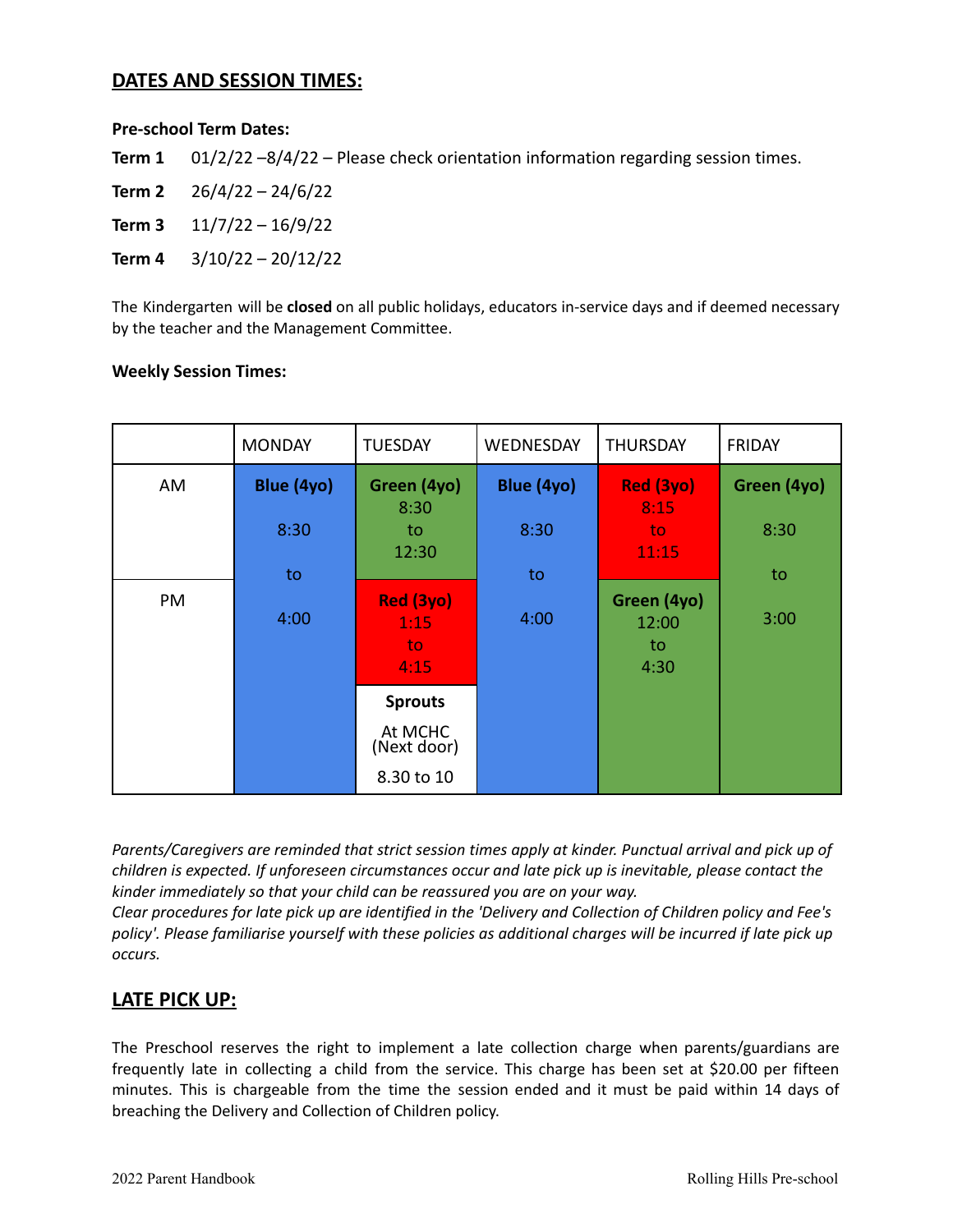## **FEES:**

We receive a limited amount of funding each year for our 4 year old groups from the Department of Education and Training (DET) to go towards educator's salaries. This is based upon the number of children we have enrolled in our 4 year old program. 3 year old Pre-school and Sprouts do not receive funding. The COM meets other costs through fees and fundraising activities. To maintain and improve the equipment and grounds, Rolling Hills Pre-school relies on the continued involvement of parents in maintenance and fundraising activities overseen by the COM. The Yarra Ranges Council assists with basic building maintenance.

Fees are set on an annual basis by the COM in consultation with our Bookkeeper. Educators are not involved in this process. Our 4 year old program is fully funded to families who hold a current health care card or identify as Aboriginal/Torres Strait Islander.

The deposit is as follows: \$50 Maintenance Levy + \$50 Enrolment Deposit/Administration Fee (this is non-refundable).

#### **PAYMENT DATES FOR FEES:**

| Deposit                 | <b>PAID</b>                                           |  |  |
|-------------------------|-------------------------------------------------------|--|--|
| $1st$ Payment           | 2022 Due before the AGM 3/11/2021                     |  |  |
| 2 <sup>nd</sup> Payment | 11/03/2022                                            |  |  |
| 3rd Payment             | 17/06/2022                                            |  |  |
| 4 <sup>th</sup> Payment | 09/09/2022                                            |  |  |
| <b>Sprouts Fees:</b>    | \$15 per session (invoiced as a term payment) = \$590 |  |  |
| 3 Year Old Fees:        |                                                       |  |  |
| Red Group               | = \$900 (Part - Government Funded)                    |  |  |
| 4 Year Old Fees:        |                                                       |  |  |
| Green and Blue Group    | $=$ \$1960                                            |  |  |

|                | <b>Deposit</b> | Term 1   | Term 2   | Term 3   | Term 4   |
|----------------|----------------|----------|----------|----------|----------|
| <b>Sprouts</b> | \$20.00        | \$120.00 | \$165.00 | \$150.00 | \$135.00 |
| <b>Red</b>     | \$100.00       | \$200.00 | \$200.00 | \$200.00 | \$200.00 |
| Green          | \$100.00       | \$465.00 | \$465.00 | \$465.00 | \$465.00 |
| <b>Blue</b>    | \$100.00       | \$465.00 | \$465.00 | \$465.00 | \$465.00 |

Please note: It is important to contact the Enrolment Officer prior to the due date of each instalment if *your family is experiencing financial difficulties. Failure to pay fees within the required time frames could result in possible exclusion. Please refer to the policy document for clarification.*

3 & 4 Year Old Fees - Families who hold a current Health Care Card will need to supply a copy of card at orientation if not already provided. Failure to supply this copy may lead to payment of fees in full.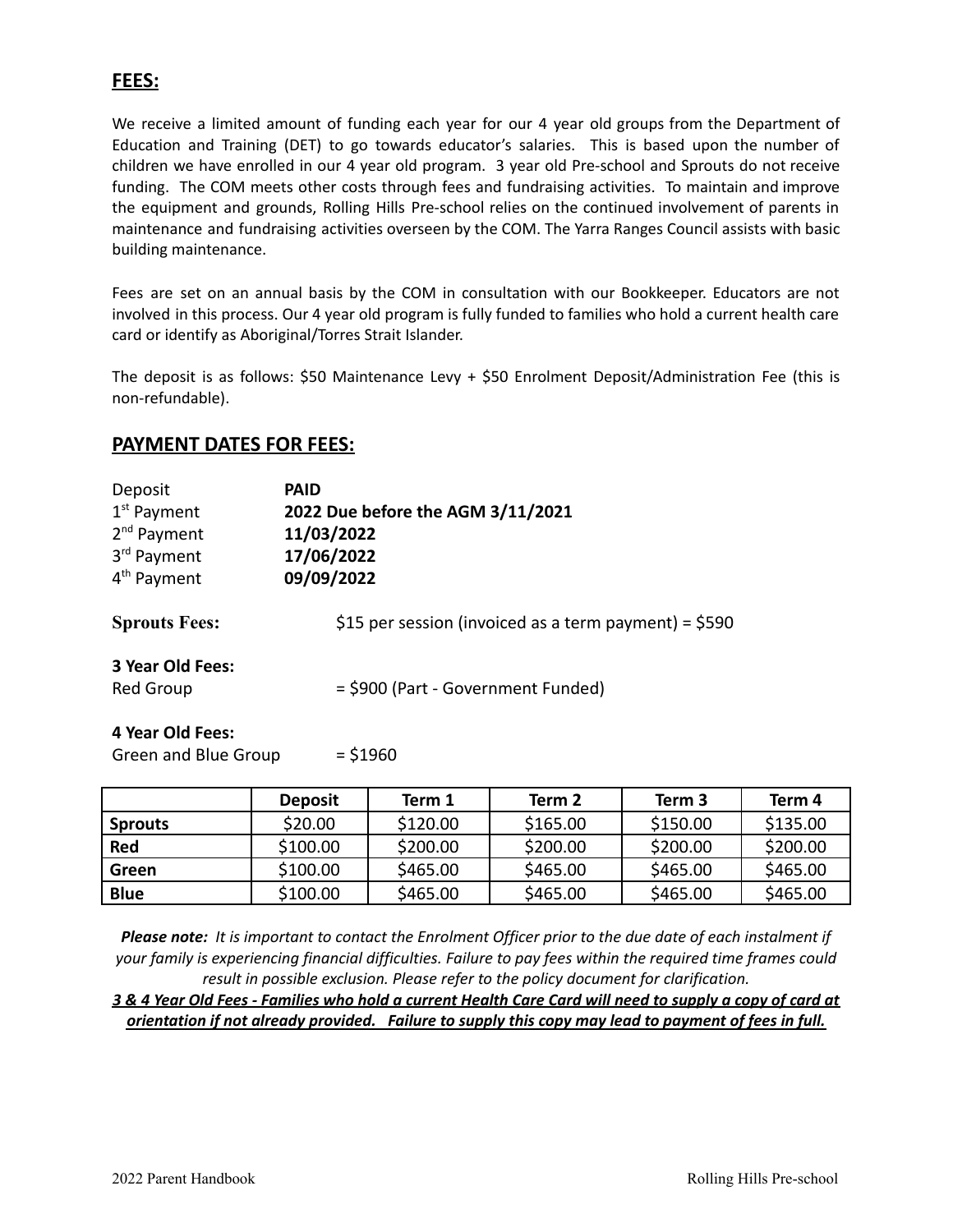# **ARRIVAL AND DEPARTURE PROCEDURE:**

Entrance into the kinder is through the outside gate. Families are given the code to this at the start of the year. This code is **NOT** to be given to anyone (including relatives) it is important that educators know that a different person will be collecting your child. Children will be allowed into the classroom through the double doors when educators are ready, and you have signed them in.

As soon as you have settled your child, please leave the kinder, as parents chatting to each other creates greater noise and makes it harder for the children to settle and become involved in the experiences.

At the end of each session the children are required to sit on the mat. They will only be allowed to leave once an educator has seen the child's parent or person who will be collecting the child, they will then say the child's name and they may then exit the kinder. In order to ensure the safety of other children please **do not** let any child out of the kinder who is not under your care. Please be aware that late arrivals will interrupt the learning of others and children will miss out on learning opportunities if late.

Children should be brought at the correct times and collected promptly at the session end. **Please refer to the late pick up policy (pg5).**

Please note that the person collecting your child must be over 16 years of age as per the Education and Care Services National Law Act 2010 and be identified on your child's enrolment form.

## **ATTENDANCE BOOK (**signing in and out**):**

The attendance book is located outside under the veranda. It must be completed every time you bring a child to kinder or take them home. Your child's name will appear next to a number, please ensure you sign in and out next to either your name or number. Whenever you are delivering your child or another child to kinder, you need to record the accurate time you arrived, sign your name and record who will be picking the child up, this needs to be a name not "mum" or "dad". On taking your child or another child home, you also need to record the accurate time you are leaving and sign beside this. When on duty and if you bring any siblings with you, you all need to be signed in the attendance book in the space provided for evacuation purposes.

If another person is to collect your child please write their full name in the attendance book, ensure their name is on your enrolment form as a person permitted to collect your child and inform the staff that someone different will be there at the end of the session. Please ensure that this person brings photo identification with him or her, as educators will be checking to ensure they are sending your child home with the right person.

The attendance book is a requirement set out by the Department of Education and Training (DET) and if not filled out correctly will breach the Education and Care Services National Regulations (2011) so please follow this process accurately. If you at any time are unsure as to what you need to do please ask one of the educators.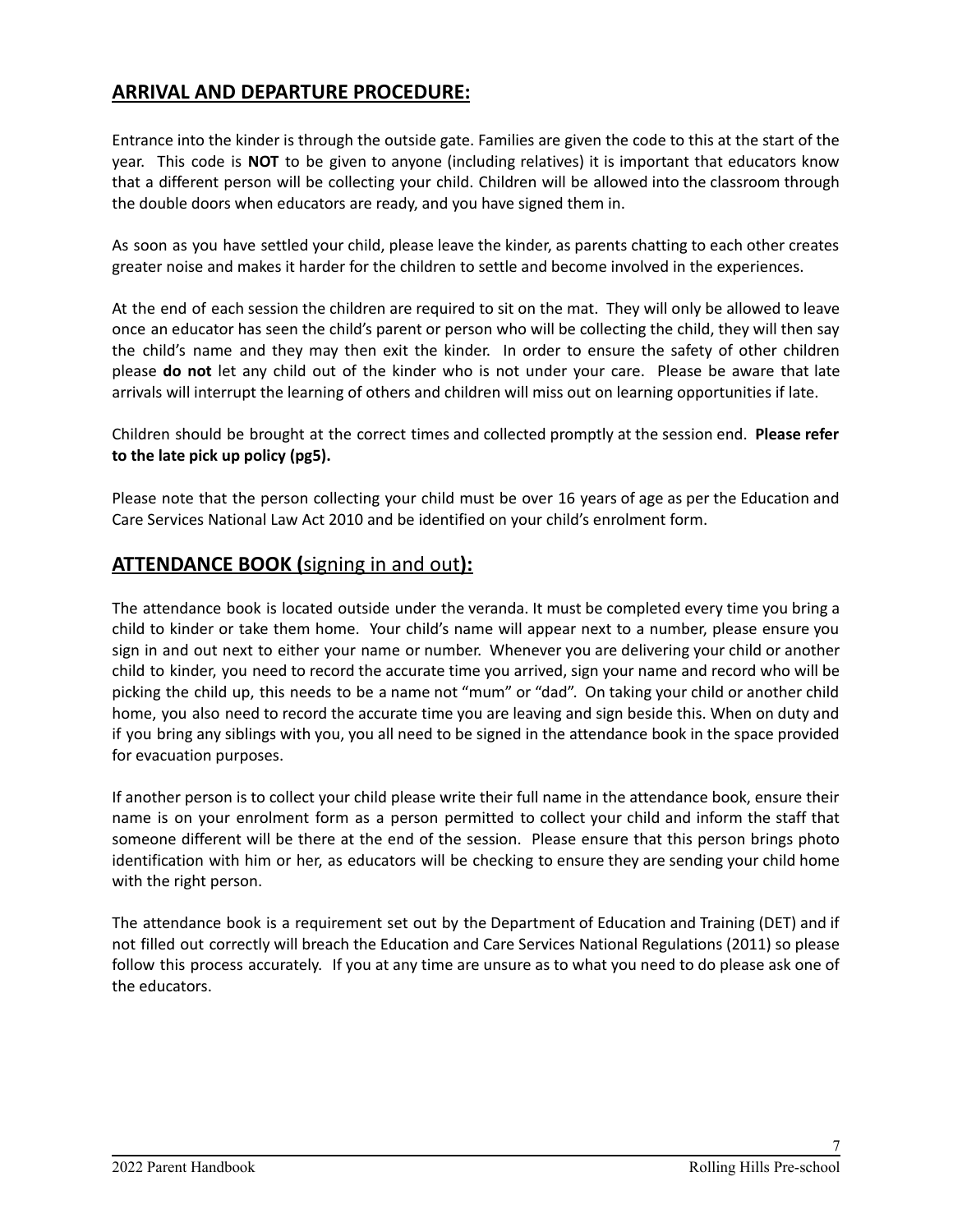# **CLOTHING AND FOOTWEAR:**

Please name every article of clothing your child is likely to remove during their session. Footwear is often identical - so must be named.

For safety reasons thongs and croc style shoes are not to be worn at kindergarten. During the wetter seasons, gumboots are encouraged.

In the winter months the children will still be playing outside during each session, so please dress appropriately (no bare legs) and provide a coat and beanie in your child's bag.

As per our Sun Smart Policy, hats must be worn during outdoor play in September through to April. You will need to supply a hat that will stay in your child's hat pocket at kinder.

# **DRINK AND FRUIT:**

Each group attends for different amounts of time and therefore have different lunchbox requirements. You will be provided with a food requirement guide at your orientation session. When buying a lunchbox for your child please ensure they are able to independently open it. We encourage package free lunches. If your child does have packaged food please ensure that they are able to open it, this includes squeeze yogurts that often need the lid to be cracked before putting into lunchboxes. Please ensure your child can open any food containers.

Some ideas for snacks:

- Fresh fruits including strawberries, watermelon, grapes, mandarins, oranges, pears, apples, bananas, kiwi fruit, avocado, rockmelon, honeydew melon, cherries, blueberries, cherry tomatoes etc.
- Fresh vegetables and salad carrots, celery, capsicum, cucumber etc.
- Dried fruits in moderation could be sultanas, dried apricots, etc.
- Dairy cheese cubed
- Some ideas for lunch:
- A roll, sandwich, wrap, with spreads, cold meat, or salad
- Dry biscuits, cheese, yoghurt, popped corn

Things to be left out of lunchboxes

- lollies
- chocolate
- juice

#### **KINDER BAG:**

Please supply your child with a large bag so that they can take things home easily. Inside this bag please provide:

● a complete change of clothes (according to weather),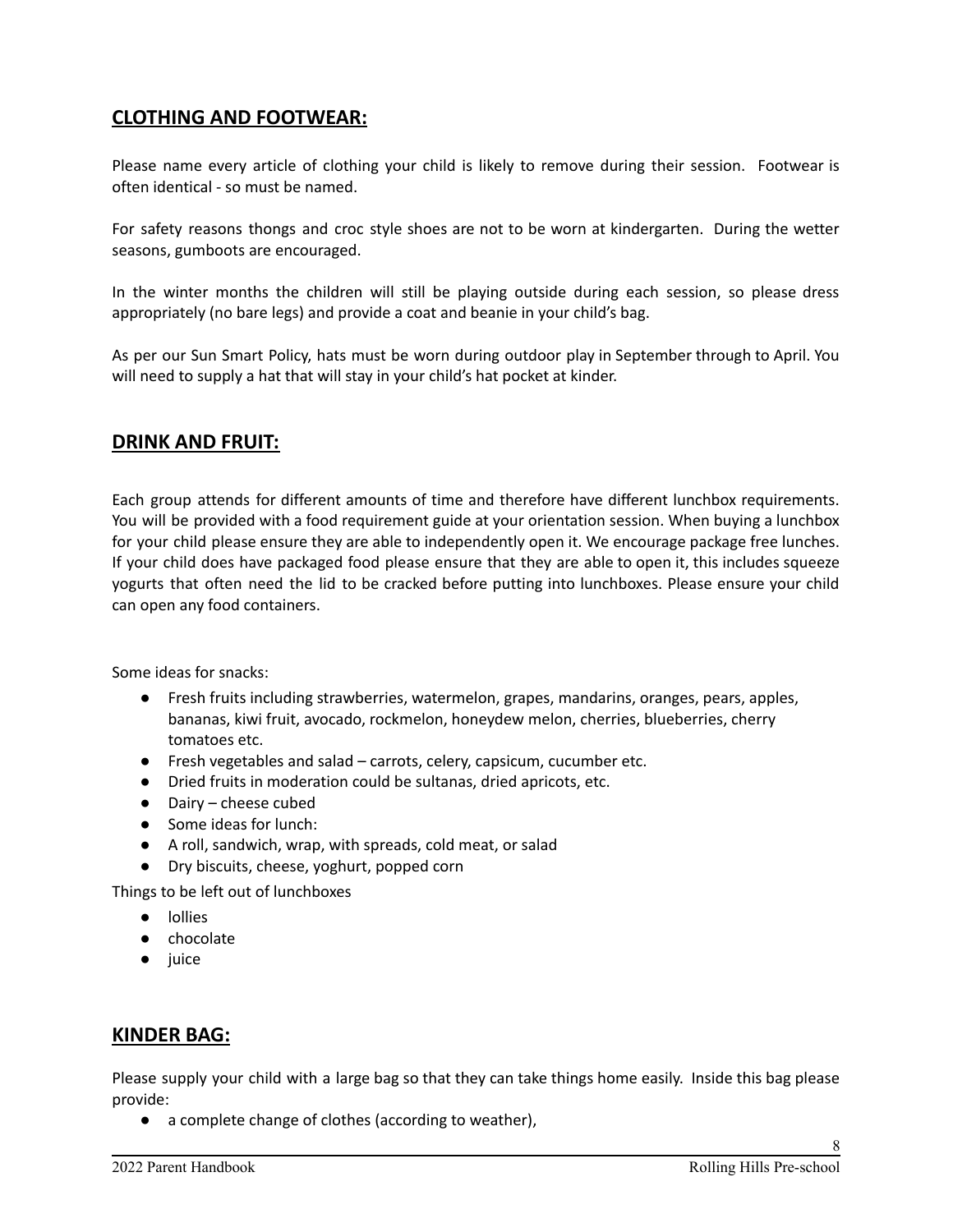- compulsory hat (to be left at the Kinder)
- coat and beanie in winter
- This bag needs to be clearly labelled as often there is more than one bag of the same type. On arrival this bag gets placed on your child's allotted peg in the foyer.

#### **KINDER DUTY:**

We invite families to participate in kinder duty. This involves assisting with certain aspects of the program and undertaking some of the domestic chores. The educators may need your help with a special activity so please check with them at the beginning of the session. This assistance allows educators to give full attention to the needs of the children and provide a wider range of learning experiences.

Dates will be provided early in first term and then prior to the end of the remaining terms, that enables you to put your name next to the most convenient sessions and date for you. Please remember that it doesn't have to be a parent that always does duty; it can be any relative or friend. Please note that the Department of Health and Department of Education requires that anyone working directly with children in an early childhood setting must be fully vaccinated against Covid-19. This means **anyone doing kinder duty must be fully vaccinated.**

Your child will love to have their special person helping and being a part of their Pre-school experience. It also gives you an opportunity to watch your child participate in the Pre-school experiences, interact with the children, get to know their friends and for you to interact with other children and parents also on duty.

#### **Siblings:**

Sharing your child's kinder experience by undertaking kinder duty is a special time for you and your child. Whilst siblings are welcome, we recommend that alternative childcare is sought on the days parents undertake their kinder duty role. If this is not possible, **PLEASE REMEMBER** that it is the responsibility of the parent or guardian to supervise siblings at all times both inside the Pre-school and in the grounds.

#### **BIRTHDAYS:**

At kinder we celebrate each child's birthday getting the group to sing happy birthday. Families will then often supply a treats for their birthday child to hand out at the end of the session. If you would like to send along a treat for your child to hand out please send either 22 chocolate frog or 22 lollipops. We can not hand out homemade treats.

#### **SUNSCREEN:**

Please ensure you apply 4 hour waterproof sunscreen to your child before they attend kinder. We will assist your child to reapply sunscreen if they attend longer sessions.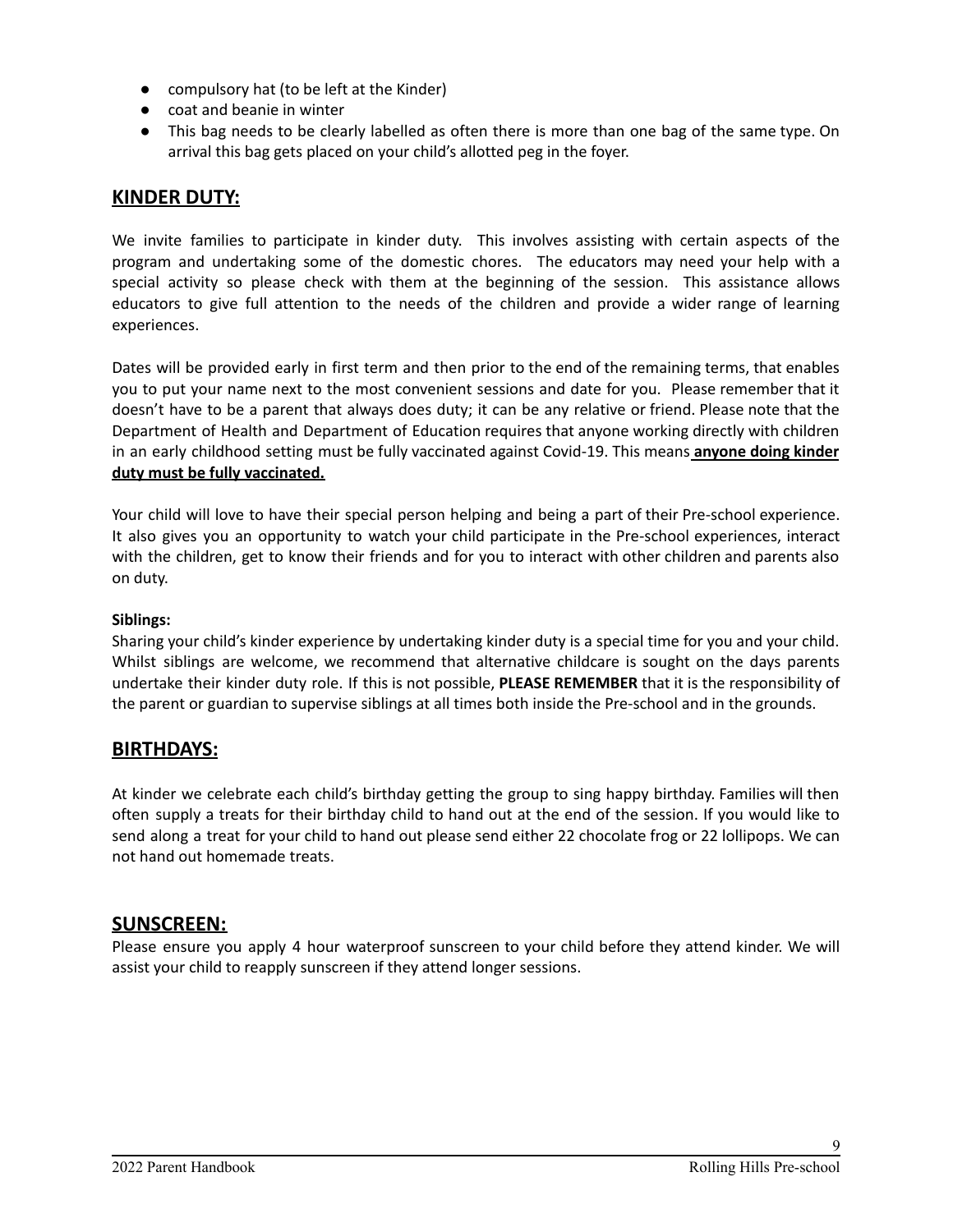# **HEALTH AND SAFETY:**

The health of a child plays a big part in their ability to cope with the Pre-school session. For infectious diseases we follow the State Health Department Guidelines for exclusion (this can be found at the end of this document and on the noticeboard in the foyer). In a group setting, infection spreads very quickly to other children. Because of this, parents are asked to:

- Make the decision about whether or not the child is well enough to attend. Children are unable to make this decision for themselves.
- Ensure that an unwell child is kept at home.
- Report any cases of infectious illness as soon as possible.

In addition to the above, please do not send your child if they have any of the following:

- Diarrhoea and/or vomiting 48 hour exclusion period,
- Conjunctivitis in the previous 24 hours until the discharge is clear,
- 24 hours after a raised temperature and
- Head lice (including eggs) until successfully treated.

If a child becomes ill at Pre-school the educator will contact the parents or emergency contact person. Where contact cannot be made, the teacher will decide whether medical attention is required.

If your child has a minor accident at the Pre-school you will be notified on pick up and asked to sign the accident book. If your child has a major accident you will be notified immediately, as will an ambulance, if necessary.

First Aid kits are located in the bathroom area and outside under the verandah near the sign in book. The bathroom kit is detachable and can be taken in case of an emergency.

# *"No Jab, No Play" Legislation*

*Under the 'No Jab, No Play' legislation (commenced on 1 January 2016), before enrolling a child, early childhood services will have to first obtain evidence that the child is:*

- *fully immunised for their age OR*
- *on a vaccination catch-up program OR*
- *unable to be fully immunised for medical reasons*

*'Conscientious objection' is not an exemption under the 'No Jab No Play' legislation.*

*Rolling Hills Pre-school will require a copy of your child's Immunisation History Statement (which you can be requested at any time by contacting Medicare) on your first day of orientation.*

#### *COVID-19*

Due to the volatile nature of COVID-19 restrictions, the below link with updated information regularly in which our kinder is governed by. If you have any questions regarding this please do not hesitate to contact our teachers or COM.

<https://www.coronavirus.vic.gov.au/covidsafe-ecec>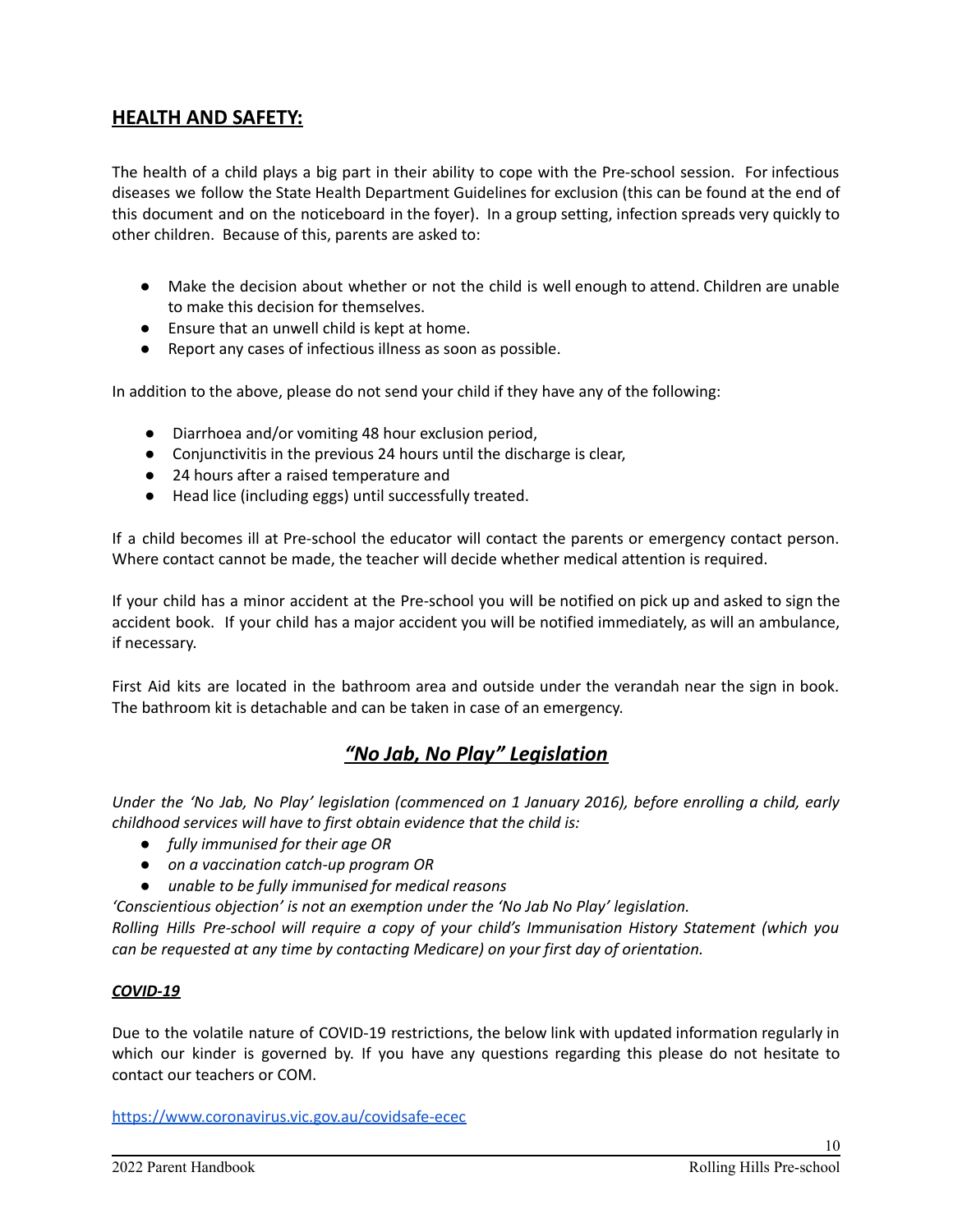Minimum Period of Exclusion from Primary Schools and Children's Services **Centres for Infectious Diseases Cases and Contacts** 

(Public Health and Wellbeing Regulations 2009)



#### **Statutory Rule**

A person in charge of a primary school or children's services centre must not allow a child to attend the primary school or children's services centre for the period or in the circumstances:

- (a) specified in column 2 of the Table in Schedule 7 if the person in charge has been informed that the child is infected with an infectious disease listed in column 1 of the Table in Schedule 7; or
- (b) specified in column 3 of the Table in Schedule 7 if the person in charge has been informed that the child has been in contact with a person who is infected with an infectious disease listed in column 1 of the Table in Schedule 7.

The person in charge of a primary school or children's services centre, when directed to do so by the Secretary, must ensure that a child enrolled at the primary school or children's services centre who is not immunised against a vaccine preventable disease (VPD) specified by the Secretary in that direction, does not attend the school or centre until the Secretary directs that such attendance can be resumed. (Note-VPDs are marked in the table with an asterisk (\*). Contact the Department on 1300 651 160 for further advice about exclusion and these diseases.)

Schedule 7 - Minimum Period of Exclusion from Primary Schools and Children's Services Centres for Infectious Diseases Cases and Contacts (Public Health and Wellbeing Regulations 2009) In this Schedule, medical certificate means a certificate of a registered medical practitioner.

| [1] Conditions                                                  | [2] Exclusion of cases                                                                                                                                                                                                 | [3] Exclusion of Contacts                                                                                                                                           |
|-----------------------------------------------------------------|------------------------------------------------------------------------------------------------------------------------------------------------------------------------------------------------------------------------|---------------------------------------------------------------------------------------------------------------------------------------------------------------------|
| Amoebiasis (Entamoeba<br>histolytica)                           | Exclude until there has not been a loose bowel motion<br>for 24 hours                                                                                                                                                  | Not excluded                                                                                                                                                        |
| Campylobacter                                                   | Exclude until there has not been a loose bowel motion.<br>for 24 hours                                                                                                                                                 | Not excluded                                                                                                                                                        |
| Chickenpox                                                      | Exclude until all blisters have dried. This is usually at<br>least 5 days after the rash appears in unimmunised<br>children, but may be less in previously immunised<br>children                                       | Any child with an immune deficiency (for<br>example, leukaemia) or receiving chemotherapy<br>should be excluded for their own protection.<br>Otherwise not excluded |
| Conjunctivitis                                                  | Exclude until discharge from eyes has ceased                                                                                                                                                                           | Not excluded.                                                                                                                                                       |
| Diarrhoea                                                       | Exclude until there has not been a loose bowel motion<br>for 24 hours.                                                                                                                                                 | Not excluded                                                                                                                                                        |
| Diphtheria                                                      | Exclude until medical certificate of recovery is received<br>following at least two negative throat swabs, the first<br>not less than 24 hours after finishing a course of<br>antibiotics and the other 48 hours later | Exclude family/household contacts until cleared<br>to return by the Secretary                                                                                       |
| Hand, Foot and Mouth<br>disease                                 | Exclude until all blisters have dried                                                                                                                                                                                  | Not excluded                                                                                                                                                        |
| Haemophilus influenzae<br>type b (Hib)                          | Exclude until at least 4 days of appropriate antibiotic<br>treatment has been completed                                                                                                                                | Not excluded                                                                                                                                                        |
| <b>Hepatitis A</b>                                              | Exclude until a medical certificate of recovery is<br>received, but not before 7 days after the onset of<br>jaundice or illness                                                                                        | Not excluded                                                                                                                                                        |
| <b>Hepatitis B</b>                                              | Exclusion is not necessary                                                                                                                                                                                             | Not excluded                                                                                                                                                        |
| <b>Hepatitis C</b>                                              | Exclusion is not necessary                                                                                                                                                                                             | Not excluded                                                                                                                                                        |
| Herpes (cold sores)                                             | Young children unable to comply with good hygiene<br>practices should be excluded while the lesion is<br>weeping. Lesions to be covered by dressing, where<br>possible                                                 | Not excluded                                                                                                                                                        |
| Human immuno-<br>deficiency virus infection<br>(HIV/AIDS virus) | Exclusion is not necessary                                                                                                                                                                                             | Not excluded                                                                                                                                                        |
| Impetigo                                                        | Exclude until appropriate treatment has commenced.<br>Sores on exposed surfaces must be covered with a<br>watertight dressing                                                                                          | Not excluded                                                                                                                                                        |
| Influenza and influenza<br>like illnesses                       | Exclude until well                                                                                                                                                                                                     | Not excluded unless considered necessary by<br>the Secretary                                                                                                        |
| Leprosy                                                         | Exclude until approval to return has been given by the<br>Secretary                                                                                                                                                    | Not excluded                                                                                                                                                        |

Department of Health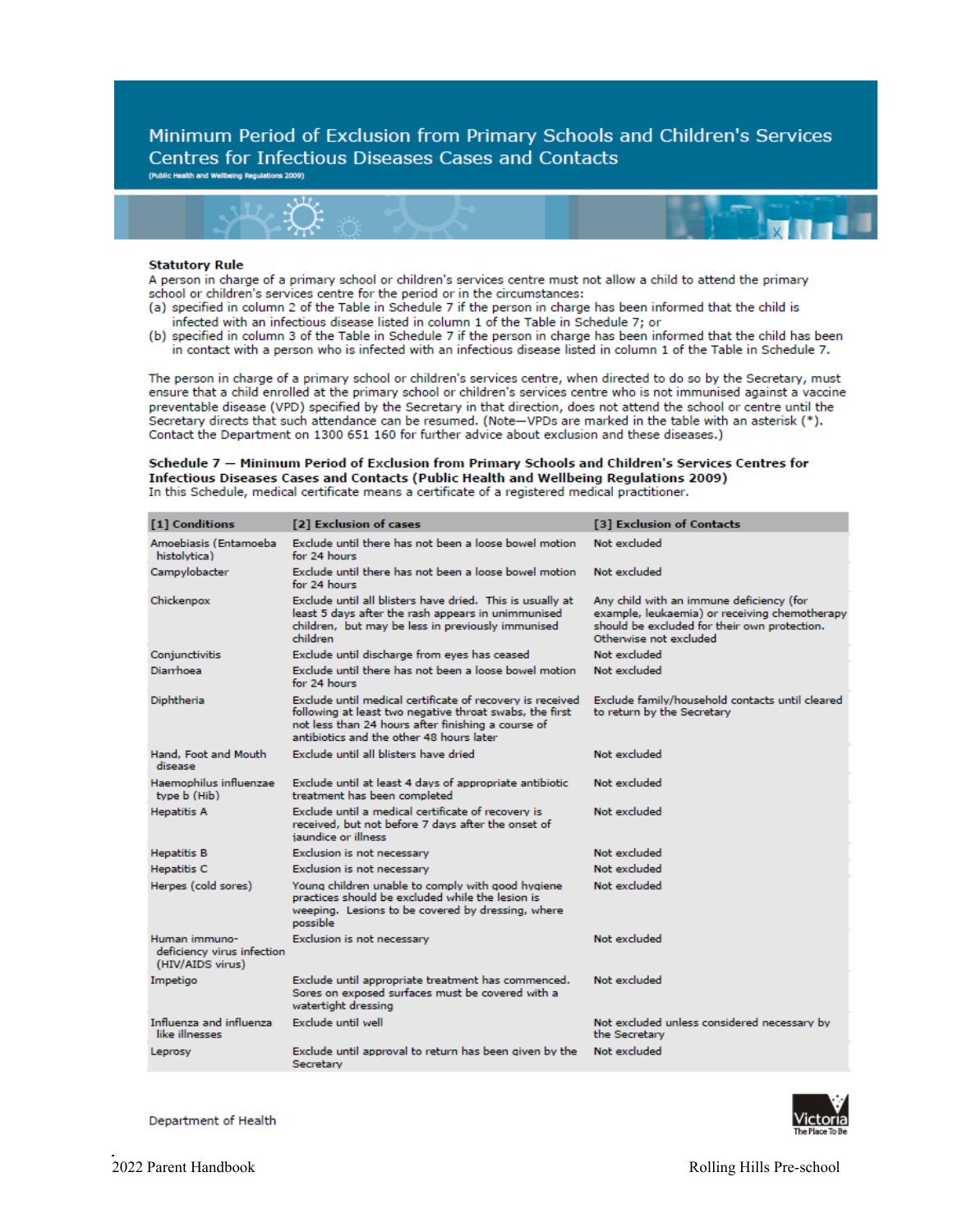| [1] Conditions                                                       | [2] Exclusion of cases                                                                                                                                                           | [3] Exclusion of Contacts                                                                                                                                                                                                                                                                                                                                 |
|----------------------------------------------------------------------|----------------------------------------------------------------------------------------------------------------------------------------------------------------------------------|-----------------------------------------------------------------------------------------------------------------------------------------------------------------------------------------------------------------------------------------------------------------------------------------------------------------------------------------------------------|
|                                                                      |                                                                                                                                                                                  |                                                                                                                                                                                                                                                                                                                                                           |
| Measles*                                                             | Exclude for at least 4 days after onset of<br>rash                                                                                                                               | Immunised contacts not excluded.<br>Unimmunised contacts should be excluded until<br>14 days after the first day of appearance of<br>rash in the last case. If unimmunised contacts<br>are vaccinated within 72 hours of their first<br>contact with the first case, or received NHIG<br>within 144 hours of exposure, they may return<br>to the facility |
| Meningitis (bacteria -<br>other than<br>meningococcal<br>meningitis) | Exclude until well                                                                                                                                                               | Not excluded                                                                                                                                                                                                                                                                                                                                              |
| Meningococcal<br>infection*                                          | Exclude until adequate carrier eradication therapy has<br>been completed                                                                                                         | Not excluded if receiving carrier eradication<br>therapy                                                                                                                                                                                                                                                                                                  |
| Mumps*                                                               | Exclude for 9 days or until swelling goes down<br>(whichever is sooner)                                                                                                          | Not excluded                                                                                                                                                                                                                                                                                                                                              |
| Pertussis* (Whooping<br>cough)                                       | Exclude the child for 21 days after the onset of cough or Contacts aged less than 7 years in the same<br>until they have completed 5 days of a course of<br>antibiotic treatment | room as the case who have not received three<br>effective doses of pertussis vaccine should be<br>excluded for 14 days after the last exposure to<br>the infectious case, or until they have taken 5<br>days of a course of effective antibiotic<br>treatment                                                                                             |
| Poliomyelitis*                                                       | Exclude for at least 14 days from onset. Re-admit after Not excluded<br>receiving medical certificate of recovery                                                                |                                                                                                                                                                                                                                                                                                                                                           |
| Ringworm, scabies,<br>pediculosis (head lice)                        | Exclude until the day after appropriate treatment has<br>commenced                                                                                                               | Not excluded                                                                                                                                                                                                                                                                                                                                              |
| Rubella (German<br>measles)                                          | Exclude until fully recovered or for at least four days<br>after the onset of rash.                                                                                              | Not excluded                                                                                                                                                                                                                                                                                                                                              |
| Salmonella, Shigella                                                 | Exclude until there has not been a loose bowel motion.<br>for 24 hours                                                                                                           | Not excluded                                                                                                                                                                                                                                                                                                                                              |
| Syndrome (SARS)                                                      | Severe Acute Respiratory Exclude until medical certificate of recovery is produced Not excluded unless considered necessary by                                                   | the Secretary                                                                                                                                                                                                                                                                                                                                             |
| Streptococcal infection<br>(including scarlet fever)                 | Exclude until the child has received antibiotic treatment Not excluded<br>for at least 24 hours and the child feels well.                                                        |                                                                                                                                                                                                                                                                                                                                                           |
| <b>Tuberculosis</b>                                                  | Exclude until receipt of a medical certificate from the<br>treating physician stating that the child is not<br>considered to be infectious                                       | Not excluded                                                                                                                                                                                                                                                                                                                                              |
| Typhoid fever (including<br>paratyphoid fever)                       | Exclude until approval to return has been given by the<br>Secretary                                                                                                              | Not excluded unless considered necessary by<br>the Secretary                                                                                                                                                                                                                                                                                              |
| Verotoxin producina<br>Escherichia coli (VTEC)                       | Exclude if required by the Secretary and only for the<br>period specified by the Secretary                                                                                       | Not excluded                                                                                                                                                                                                                                                                                                                                              |
| Worms (Intestinal)                                                   | Exclude until there has not been a loose bowel motion<br>for 24 hours                                                                                                            | Not excluded                                                                                                                                                                                                                                                                                                                                              |

#### **Further information**

For further information about exclusions mentioned in this document, please contact the Department of Health's Communicable Disease Prevention and Control Unit on 1300 651 160 or visit the www.health.vic.gov.au/ideas.

January 2010



Department of Health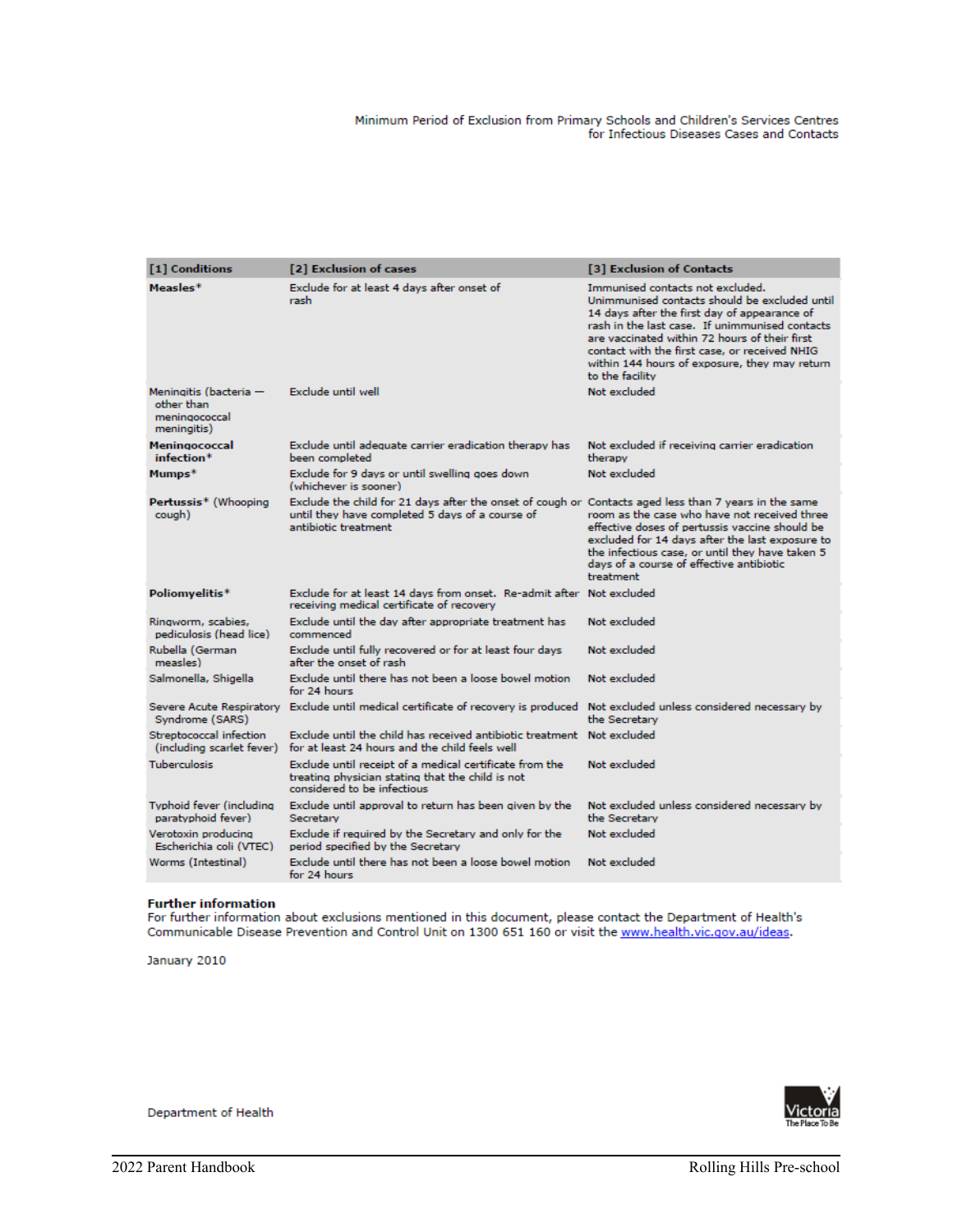# **KEEPING YOU INFORMED:**

Our main source of communication is via Storypark. This is a free downloadable app and instructions to download this app will be provided at your orientation pack. You will be sent a Storypark invitation via email. Please ensure you write your email clearly on the enrolment form so this invitation reaches you. If you do not have a smart phone or PC please let educators know ASAP. It is an expectation for all enrolled to have access to this app regularly.

In the foyer area we have wooden pigeon holes with each child's name on them. Notices will be placed in these pigeon holes on a regular basis so please check at each session your child attends so that you do not miss any information.

Community posts are placed on Storypark regularly to ensure you are kept up to date on all important information regarding the running of Rolling Hills Pre-school and fundraising activities. Observations of your child and weekly reflection will also be posted to Storypark.

We also have a website that has all the latest events and kinder happenings, and we encourage all families to regularly visit this site: [www.rollinghillspreschool.com.](http://www.rollinghillspreschool.com/)

## **EMERGENCY MANAGEMENT PLAN (Display):**

Rolling Hills Pre-school has been allocated evacuation points at Rolling Hills Primary School basketball court and gymnasium for building and area disasters. In case of such an event, please do not come to the Pre-school but collect your child from educators at the evacuation point. A copy of the Emergency Management Plan is available to be read at the Pre-school upon request.

#### **PARENT FEEDBACK:**

As the Committee of Management represents the overall Pre-school community it is vital that we are catering to their specific needs and providing a variety of opportunities for them to be expressed.

One way that we can do this is to provide a suggestion box for all families to use. We encourage all families who have any ideas or suggestions to place these in writing in the Suggestion Box (also the fees box), located alongside the fundraising box in the main room. We strongly suggest that you place your name on your suggestions so we can ensure feedback is provided to you.

Another way we gather feedback from Pre-school families is to provide them with a yearly survey. We do this around October so we can put into place suggestions made and address any concerns highlighted.

Please see any educators if you would like to make a suggestion to the program. Please complete any ideas/suggestions you may have in the feedback section of the program.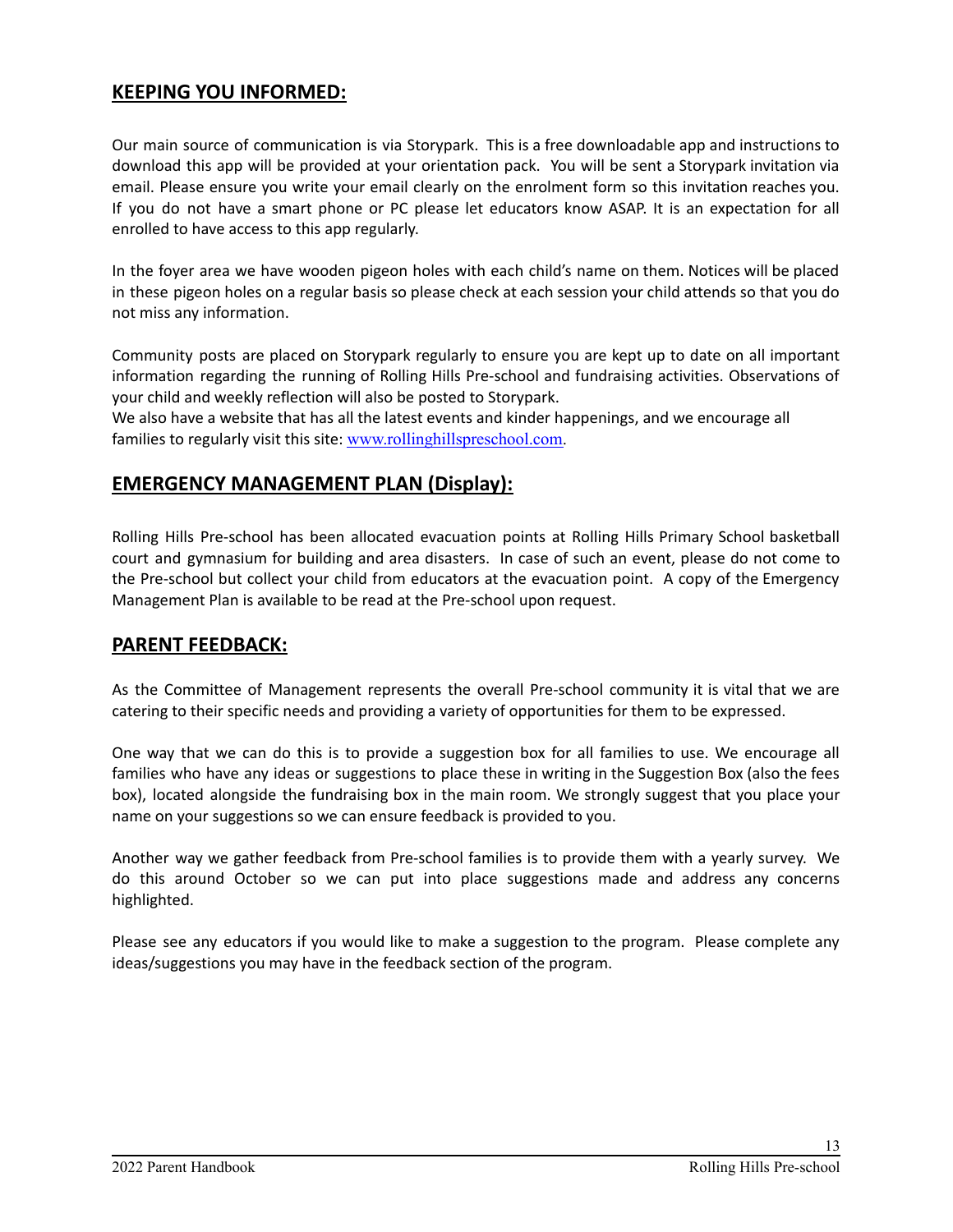# **PARENT VOLUNTEERS:**

Due to there being such a shortfall between the Grants we receive from the Government and the actual running costs of the Pre-school, we rely heavily on the volunteers of parents and families within the Pre-school community. The more volunteer help we receive the easier it is for the Committee of Management to control the rise of fees to all families. On the positive side it allows these volunteers to have the satisfaction of knowing that they have been actively involved to ensure their child is provided with the best possible start in their academic life. We value this input and provide a large range of opportunities to be involved including kinder duty, maintenance, fundraising, excursions and as a member of the Committee of Management, just to name a few.

If you would like to be more involved in Rolling Hills Pre-school, please contact the President as there are many sub-committees that you can be on without being a permanent member of the Committee of Management. Or come along to any COM meeting to be involved. All are welcome and are encouraged to attend and place input on anything they wish.

## **WORKING BEES:**

We currently employ a gardener to maintain the gardens. However to ensure that we are providing our children with the best possible environment some general maintenance and tidying up needs to be completed throughout the year. We run a number of working bees throughout the year both on Saturdays and Sundays, and encourage all families to come along and help.

After participation in one working bee per year, per child, your deposit of \$20 for Sprouts and \$50 for 3 and 4 year olds, will be deducted on your next term fees. If you hold a current Health Care Card and your child attends the 4 Year Old Program, you will not receive this deduction, as there are no term fees payable.

#### **FUNDRAISING:**

As we have previously explained, funding only partially covers wages. The remaining wages, utilities, cleaning, art and craft supplies and equipment must be covered by fees and fundraising.

We provide a variety of different fundraising events for families to become involved in throughout the year. We do not expect everyone to participate in all these, however, we encourage you to get behind as many events as you can to assist Rolling Hills Pre-school in providing new equipment and experiences for your child and keeping those fees down for all families.

Participating in fundraising activities or contributing to fundraising is strictly voluntary.